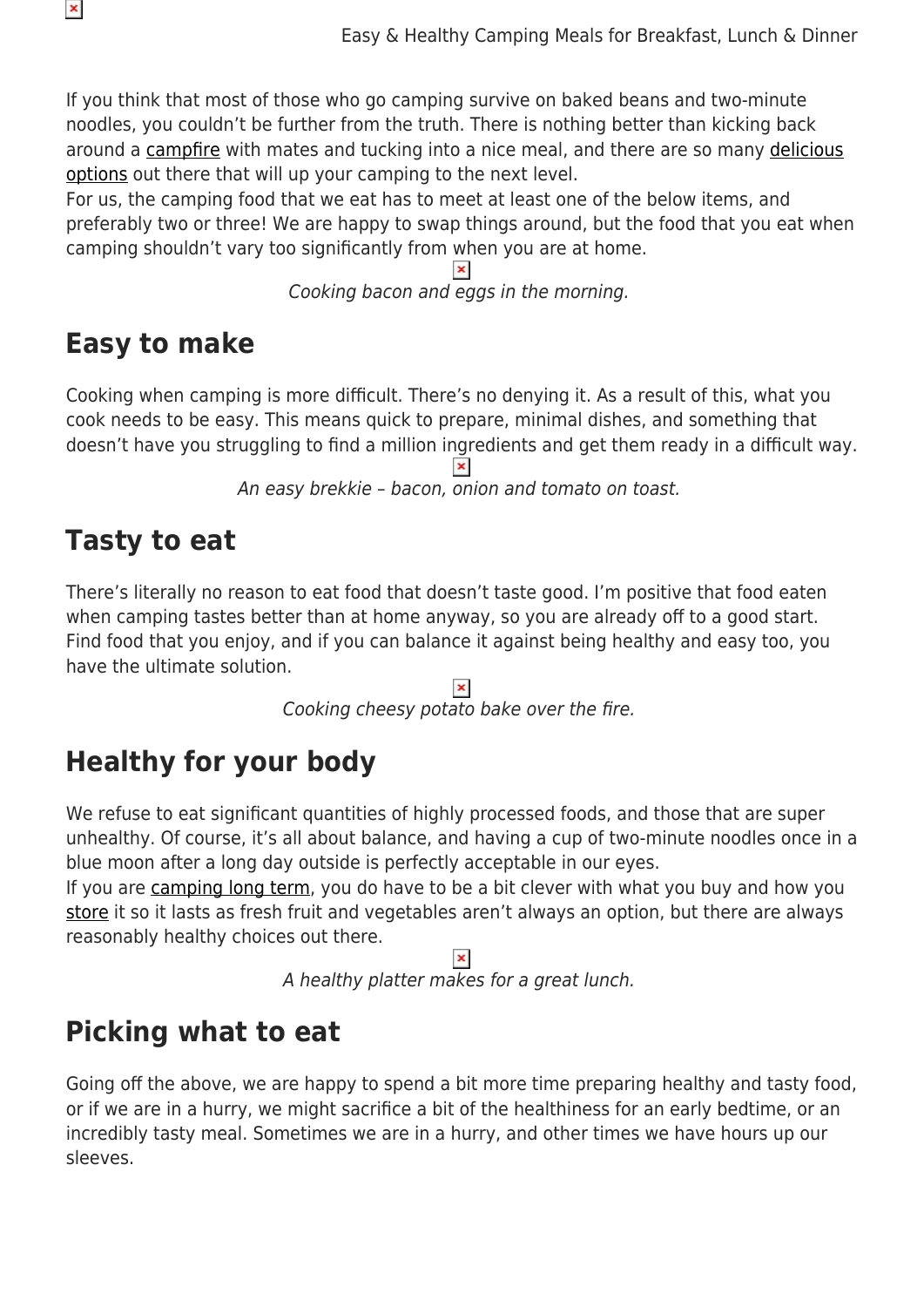## **So, what do we like to eat?**

There's a huge number of meals that we eat when camping, and we are constantly adding to the list through ideas of others and experimentation. For now, though, let's split it into the three meals of the day:

> $\pmb{\times}$ A big breakfast with the lot.

## **Breakfast**

I've never been much of a fan of breakfast, and unless I am working or we need to get moving I'll usually delay it for a few hours, and have brunch. That said, if you miss it you will regret it, so we always eat something.

 $\pmb{\times}$ 

### Yogurt, cereal and fresh fruit is a great start to the day.

We enjoy toast with the usual spreads (or spaghetti or baked beans occasionally), cereal with fresh fruit (or canned) and yoghurt, or oats. Some mornings we will have fruit toast with butter and cinnamon sugar, or bacon and eggs on toast. Every now and again we love canned fruit and fresh custard, or we do a big fry up of tomatoes, hash browns, mushrooms, sausages, bacon and eggs. Pancakes and damper are also a fairly common meal choice.

#### $\pmb{\times}$ A classic bacon and egg roll is perfect for breakfast.

Breakfast for us usually falls into two categories; we are either in a rush to eat something and get moving (to explore the area, or to travel to a new place) or we have a lazy morning and are happy to have a long, or delayed breakfast. Doing a big fry up over the fire, for instance, is not something you'd do if you wanted to get moving quickly!

We always have hot drinks for breakfast too, with tea and [coffee](https://www.snowys.com.au/portable-coffee-makers) the usual options but occasionally a hot chocolate, or juice.

 $\pmb{\times}$ 

Keep it simple and easy with spaghetti on toast.

## **Lunch**

Majority of the time lunch for us is a quick meal on the go. More often than not it's out of the back of our [4WD,](https://www.snowys.com.au/4wd-accessories) and we carry all the 'day use' food in our [fridge](https://www.snowys.com.au/portable-fridges) and [drawers](https://www.snowys.com.au/australian-made-small-drawer-bag). If we have fresh bread, we will use it for sandwiches. Once that is gone, our most common meal is wraps.

The trick to having these is to take food that is delicious and takes it to the next level. We take a heap of spreads, including homemade pickles, chilli sauce, mayonnaise, fresh chunks of meat, nice cheese, plenty of tasty salad and anything else that we feel like in the moment.  $\pmb{\times}$ 

Keeping condiments on hand takes lunches to the next level.

A wrap that is done with a good homemade sauce or pickle is absolutely fantastic, coupled with a few slices of beef done at home in the slow cooker is the best way to fill me up! Occasionally, if we are having a lazy day around camp we will do something different [over](https://www.snowys.com.au/blog/cooking-options-for-campfire-season/) [the fire,](https://www.snowys.com.au/blog/cooking-options-for-campfire-season/) or have a hot meal over the [stove](https://www.snowys.com.au/camping-stoves) but it's usually few and far between.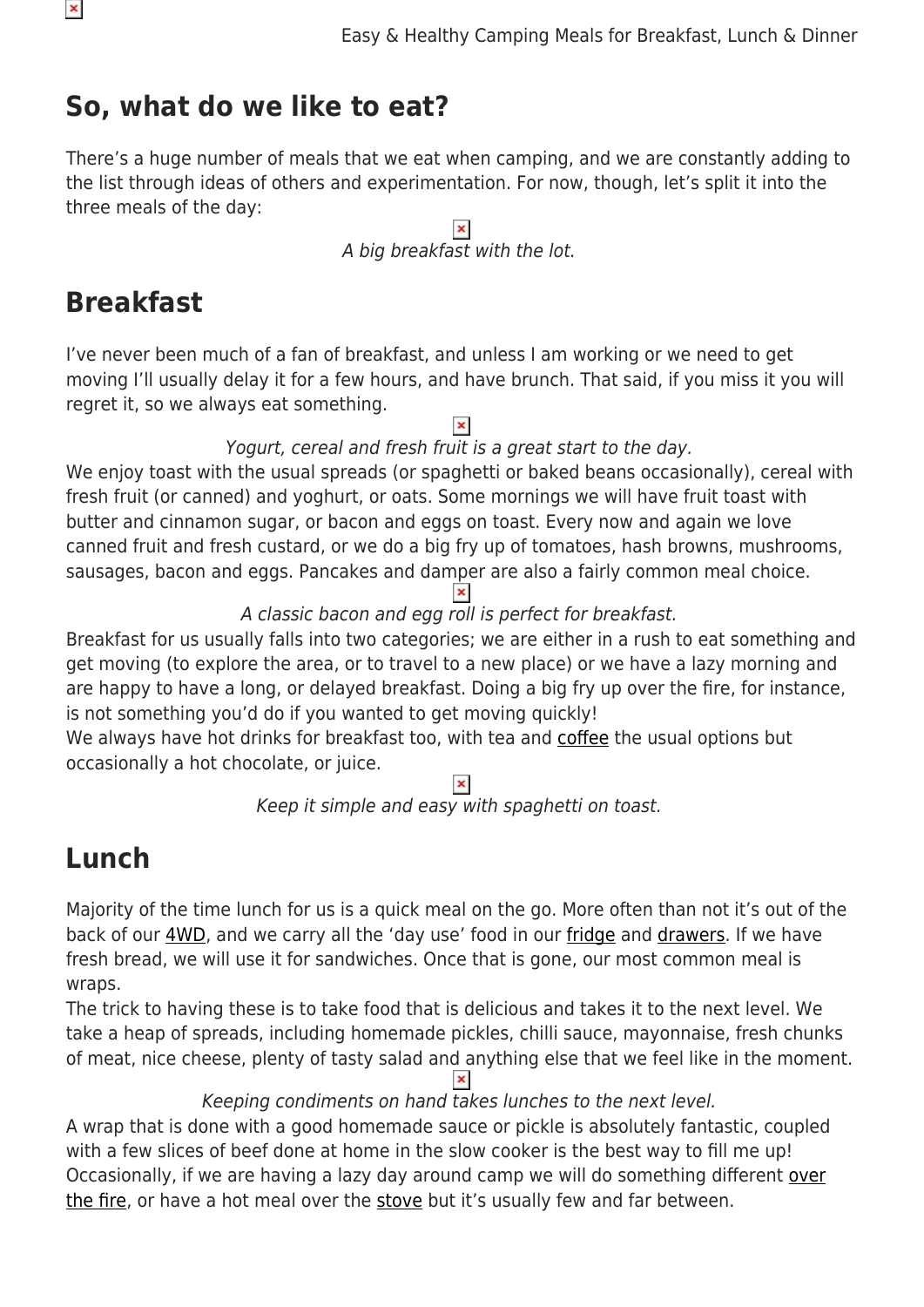One of the more common lunches we find ourselves eating these days when camping is a [platter,](https://www.snowys.com.au/nomad-cooking-kit) made up of lots of little nibbles. The kids love it, it's healthy and super easy to make. We cut up carrot, cucumber, capsicum, apples, peaches, mangoes, cheese, and sausages and have it with a few crackers, breadsticks and dips. These look amazing, and tastes great too, and can be shared among a big group of people easily, with everyone contributing a bit. Occasionally we have rice crackers, two-minute noodles and toast with spaghetti, or salad, but wraps are by far the most common choice these days.

Keep it simple and healthy by making a lunch platter.

## **Dinner**

×

Our camping dinners usually fall into two categories; quick and easy, or long and easy. We rarely do anything for dinner that is complicated and difficult, as with two young kids it's not the time you want to be messing around!

#### $\pmb{\times}$

#### Meat with veg is a staple meal for us.

We have a heap of fast meals that we are able to do for those days when we get back to camp late or are absolutely dead tired or simply just can't be bothered. These meals often have items prepared at home, and usually take minimal work to get ready. We love taking frozen soup from home (which just involves doubling the recipe at home and freezing it) and then warming it up in a [saucepan](https://www.snowys.com.au/compact-nonstick-saucepan) and having it with some fresh bread or [damper](https://www.snowys.com.au/blog/how-to-make-damper-in-a-camp-oven/). We take a lot of quick, tasty meat that can be coupled with mash potato or vegetables and knocked out in under 20 minutes. Pasta is a staple part of our diet, coupled with easy sauces (or we pre-make the sauce at home). It only takes a few minutes to cook pasta, add the sauce and you have a simple, tasty and healthy meal ready to go. It helps that our two kids love pasta too!

#### $\pmb{\times}$

#### Soft tacos are a great dinner option.

We are happy to have sausages in a bun, steak, skewers and often eat fish and crayfish when we are [camping near the coast.](https://www.snowys.com.au/blog/beach-camping-guide/) In fact, if we are getting [regular seafood,](https://www.snowys.com.au/blog/how-a-boat-can-transform-your-aussie-adventures/) we will eat it at least 3-4 times a week.

Tacos, burritos, nachos, potato salad, satay chicken, cold meat and salad and scrambled eggs also often get a whirl. Canned pineapple and beetroot are common sides for us too, as they last forever and taste pretty good (and don't need refrigeration).

We catch fish on the road and make fresh fish and chips.

## **Preparing at home**

If I can give you one tip, it's to do some preparation at home. Marinate your meat and [vacuum pack](https://www.snowys.com.au/dometic-12240v-vacuum-sealer) it, make up pasta sauces, get some frozen soup packed and do what you can at home. It makes cooking when camping so much easier.

A chicken that's been cooked and split into chunks, along with potato salad and anything else you can quickly knock up is the perfect meal on the first night that you arrive, with literally zero preparation required.